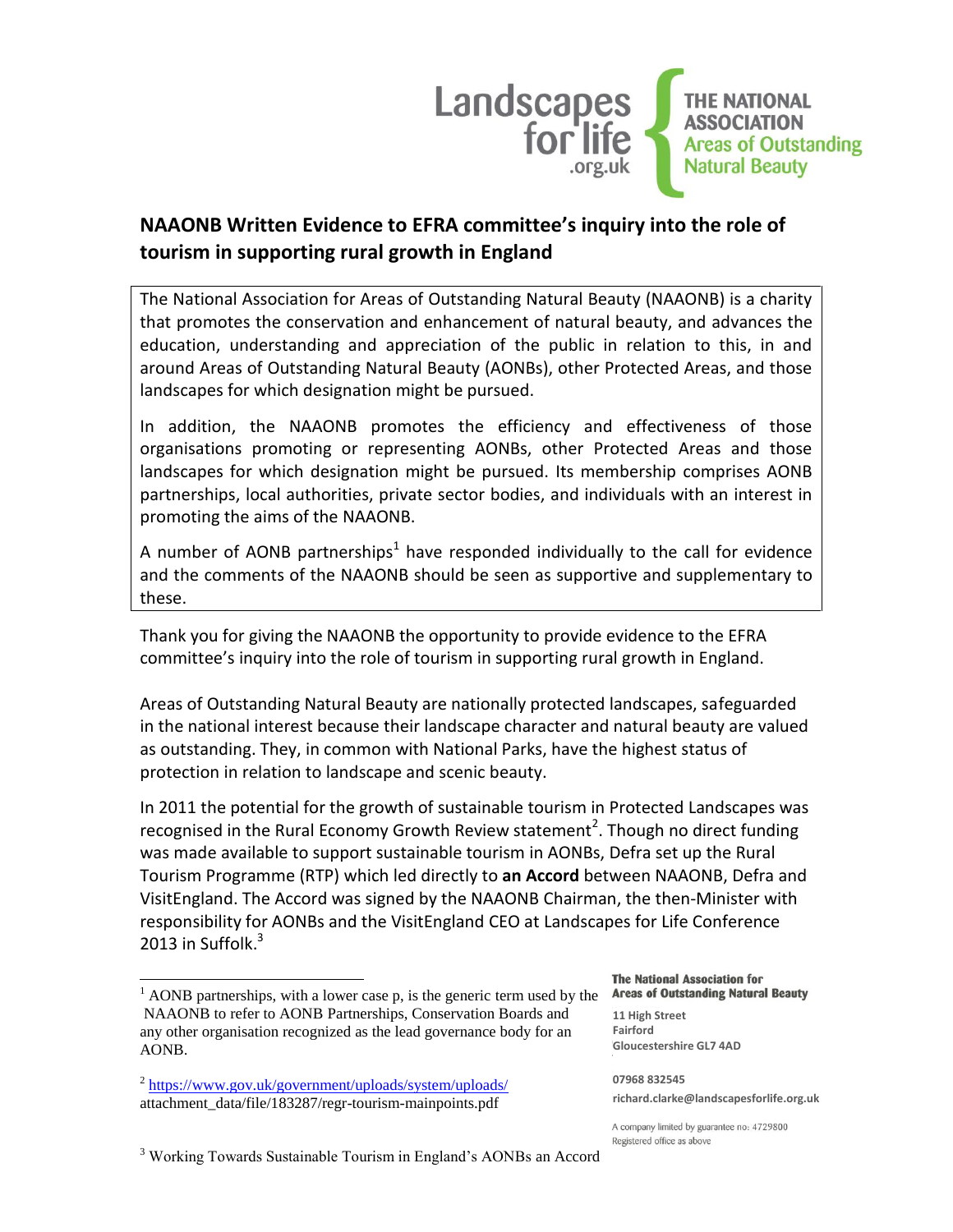A shared vision was developed across the three organisations (Box 1).

**Box 1. A shared vision for tourism in England's Areas of Outstanding Natural Beauty.** Vision: Local business communities, AONB partnerships and destination organisations work collaboratively with each other and with the support of national bodies to deliver effective actions that grow sustainable tourism in AONBs. Tourism in AONBs is developed in ways which support the Strategic Framework for Tourism in England, contributing to and supporting local economies and communities, and which ensure the natural beauty of AONBs is conserved, enhanced, and their special qualities understood and widely enjoyed.

The Accord led to much closer working between Defra, Visit England and the AONB Family. This worked well until the last general election after which reorganisation in VisitEngland and VisitBritain has led to a loss of momentum.

Until May 2015, VisitEngland was encouraging DMOs to work more closely with AONB partnerships, and more detail on this is given below.

A by-product of the 2011 Autumn Statement was the **Rural Tourism Evaluation Framework<sup>4</sup> .** URS was commissioned by Defra to develop a framework and baseline for monitoring and evaluating the impact of the RTP. One component of this evaluation was to consider the effectiveness of the Accord and in doing so, it helped develop a picture of the importance of AONBs as destinations for sustainable rural tourism (Box 2).

## **Box 2. The importance of Rural Tourism in AONBs.**

- There are an estimated 146m trips to areas designated as AONB's, accounting for 5.7% of all trips to the natural environment in 2011-12.
- This trend has remained similar over the four study years, and highlights the value of AONBs to the rural tourism economy.
- Considering the number of trips to AONBs and expenditure associated to AONBs we can see that there is an average of £11.87 per trip to an AONB area in 2012-13, higher than the figure for trips to non AONB areas, £7.07.
- In total around £2bn is spent whilst on trips to AONBs.
- The proportion of employment and businesses related to tourism in AONB areas stands at 17% and 12% respective. This is higher than the respective figures for England.

In the report, URS, referring to the Accord, made a number of observations:

- Levels of sustainable tourism within AONBs are under developed and provide growth potential.
- There is a need to improve collaboration between AONB partnerships and DMOs to facilitate the growth in rural tourism.

l between Defra, VisitEngland and the NAAONB - [http://www.landscapesforlife.org.uk/images/NAAONB-](http://www.landscapesforlife.org.uk/images/NAAONB-Defra-VisitEngland-Working-Towards-Sustainable-Tourism-in-England-July-2012.pdf)[Defra-VisitEngland-Working-Towards-Sustainable-Tourism-in-England-July-2012.pdf](http://www.landscapesforlife.org.uk/images/NAAONB-Defra-VisitEngland-Working-Towards-Sustainable-Tourism-in-England-July-2012.pdf)

<sup>&</sup>lt;sup>4</sup> URS study prepared for Defra on "Rural Tourism Evaluation Framework" Feb 2014.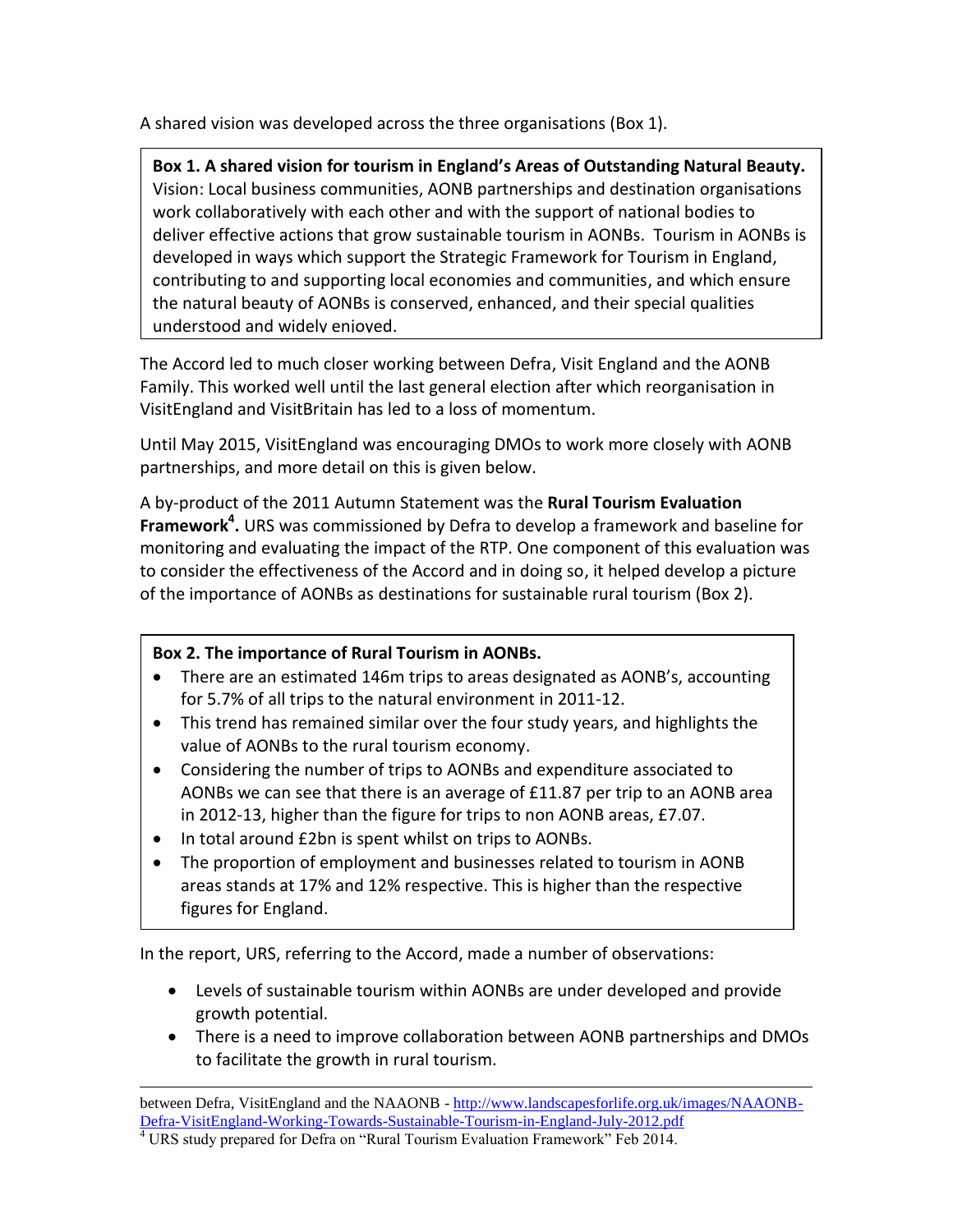- There is a need to unlock tourism potential in AONBs by diversifying and modernising the offer, and generating business opportunities appropriate to local environments and communities.
- There is a need to encourage local businesses, communities and other local stakeholders to benefit from the potential for sustainable tourism in AONBs through working together for the conservation and enhancement of their special qualities, and developing and managing their contribution to the visitor economy.

The NAAONB feels that URS Rural Tourism Evaluation Framework February 2014 is a very useful source of information and has relevance to the wider rural tourism picture.

Over the years AONBs partnerships, individually and often in collaboration with other AONB partnerships and National Park Authorities, have set up and delivered Rural Tourism projects. One of particular note, as it received significant support from Defra through the RDPE, was **Our Land** (Box3)**.**

### **Box 3. Our Land.**

Our Land set out to create a place to develop and promote sustainable tourism in protected landscapes. Its core objectives were

- managing positive change within the tourism sector to benefit the environment, culture and heritage of protected landscapes,
- increasing visitors' enjoyment and understanding of the special qualities of these landscapes, and
- benefitting the rural economy by developing innovative, sustainable tourism.

Launched in autumn 2011, Our Land was co-ordinated by the South East Protected Landscapes (SEPL) group. Made up of nine of the 10 protected landscapes (AONBs and National Parks) in the region, the SEPL group successfully bid to the Rural Development Programme for England (RDPE) for a four-year project to develop and promote sustainable rural tourism in their areas.

If Our Land were seen as a 'task and finish' project it could be judged a success. It met its targets, has been properly reported, claimed and has been fully audited. Examples of targets met include

- Probably now exceeding the target of 36,000 bed nights,
- Over 1000 tourism businesses representing around 1200 holiday experiences
- 60 training/ business development events for tourism businesses these were particularly valued by the businesses,
- 12 Marketing partnerships with the RSPB, Ordnance Survey, the Princes Countryside Trust, Visit Kent and others,
- 50 e newsletters,
- Visitor Data base of 14,200,
- Creation of an on-line landscape training tool for businesses, and
- The final report noted 28 jobs created and 155 safeguarded (using a calculation method approved by Defra).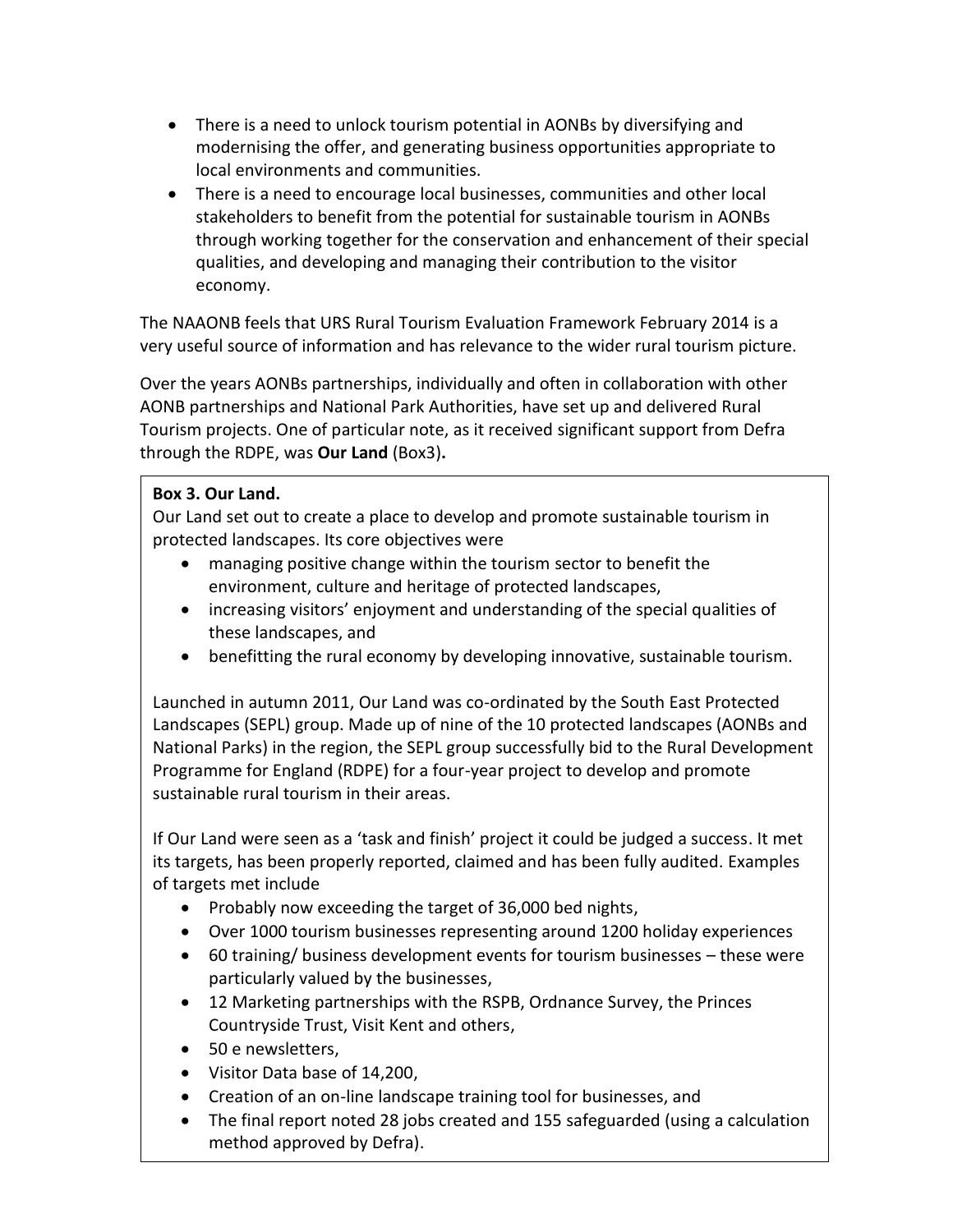**Marketing:** In addition to the 34 AONB partnerships encouraging rural tourism in their areas, the AONB designation provides a valuable marketing opportunity to 200 individual local authorities who have all or part of an AONB within their administrative boundaries.

Unfortunately, this marketing opportunity of promoting Outstandingly Naturally Beautiful Areas nationally and internationally is not realised by the national tourism agencies. As explained above, the Accord had led to progress being made with VisitEngland and the NAAONB had worked with VisitBritain on the Countryside is Great campaign encouraging them to use individual AONBs in their marketing. Today there is little evidence of these areas being recognized.

VisitEngland had been encouraging DMOs to engage with AONB partnerships in developing their marketing of these areas. The NAAONB considers AONB partnerships best placed to explain and demonstrate why their areas are exceptional rural destinations and by working with DMOs, this message can be disseminated more effectively.

At present, even though many of England's DMOs cover all or part of an AONB, very few make reference to the designation. There are some DMOs that actually have the same name as that of the AONB but make no reference to it being designated as an Area of Outstanding Natural Beauty. There is one DMO that has been established by an AONB partnership that promotes the designation, but finds itself apparently in competition with a similarly named alternative DMO that does not acknowledge the AONB status.

The NAAONB fully understands that the abbreviation, AONB, does not work effectively in marketing terms, but the term Area of Outstanding Natural Beauty clearly does convey the specialness of these areas of countryside. The media is progressively becoming aware of the phrase and uses it regularly to describe beautiful areas and sometimes refers to National Parks as Areas of Outstanding Natural Beauty.

The Area of Outstanding Natural Beauty designation is uniquely British. This designation does not exist anywhere else in the world, but is recognized, by the IUCN – The World Conservation Union as a Category V Protected Area. It is a unique selling point for the English countryside and the NAAONB hopes this can be appreciated by the national agencies.

Moreover, the AONB designation exemplifies partnership working and a collaborative approach to place-based solutions pulls together many strands of rural economic development – destination management, marketing, local business support, local transport solutions etc.

It is interesting to note that VisitWales refer to the 5 AONBs in Wales widely [http://www.visitwales.com/explore/areas-of-outstanding-natural-beauty/natural](http://www.visitwales.com/explore/areas-of-outstanding-natural-beauty/natural-beauty)[beauty.](http://www.visitwales.com/explore/areas-of-outstanding-natural-beauty/natural-beauty)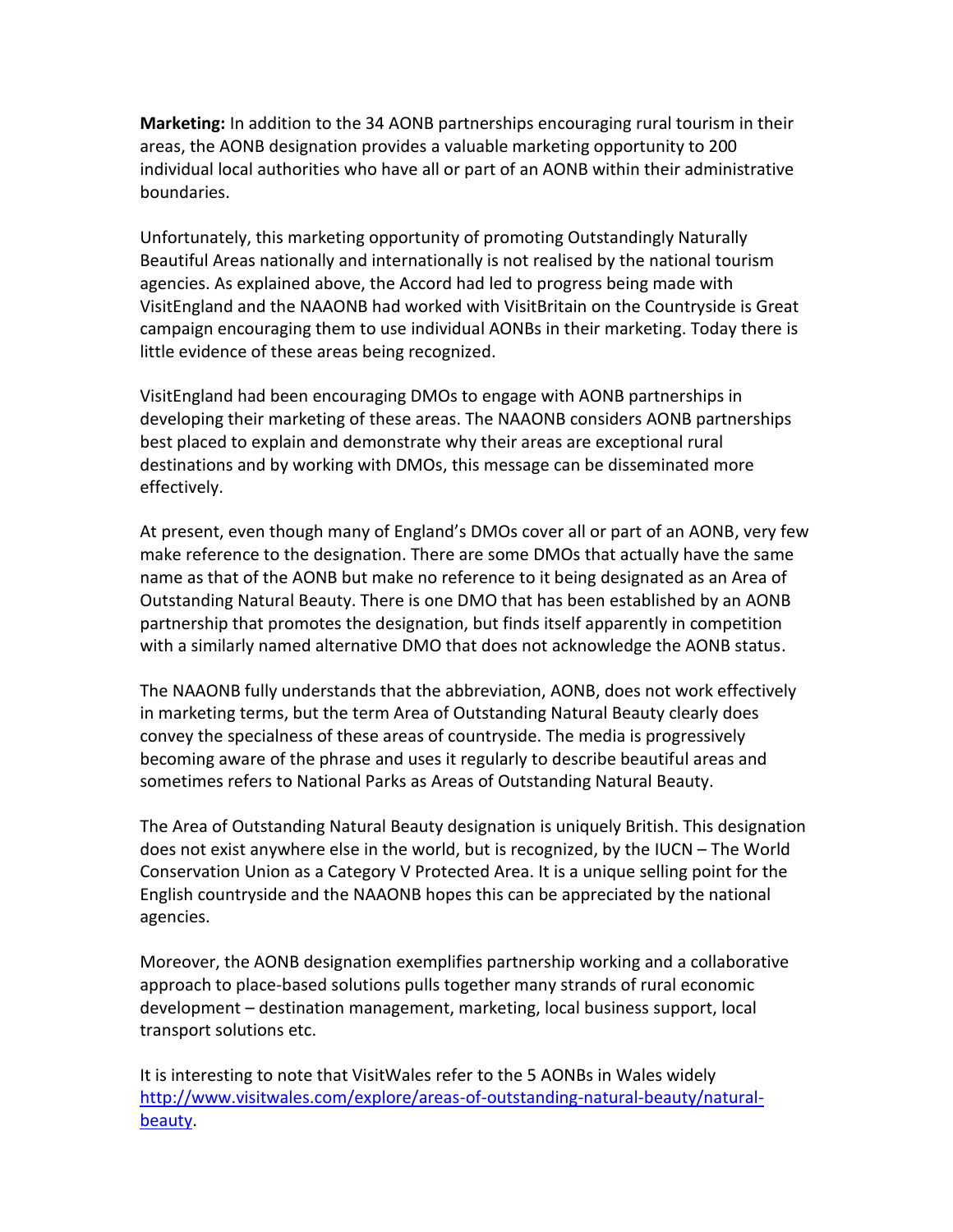In marketing tourism in AONBs, the emphasis must be on ensuring sustainability. There are cases where already the level of visitors is too great and the special characteristics are at risk. Sustainable and high quality tourism generates its own marketing through social media, reviews and word of mouth as is being exemplified by VisitBritain's the Countryside is Great campaign.

**Access:** AONB partnerships are not responsible for maintaining the access infrastructure in their areas. That is a local authority responsibility. They do, however, work closely with the 200 local authorities that have AONB interests. AONB partnerships do promote and facilitate access to their areas. Rights of Way networks are underfunded and access to these networks is fundamental to rural tourism. Walking, cycling and, to a lesser extent, horse riding have the potential to be major draw for visitors to rural areas. Some AONBs report that currently many rights of way need major repairs, and ongoing maintenance.

The majority of the National Trails run through AONBs and AONB partnerships play an important role in their management and promotion. The existing 15 National Trails have been suffering from reduced funding for many years and this is beginning to impact on the quality of the routes. A recent example of this was that Natural England proposed an in year 50% cut in funding for the National Trails. Many AONB partnerships report that if this had happened, several National Trails would have closed. They also report that if further cuts to National Tails are realised, this will severely limit their ability to enhance these important tourism resources. The National Trails network is now being added to by the creation of the England Coast Path. This, combined with the existing Trails provides great access to the AONBs and National Parks and could be a massive tourism draw. However they need to be properly funded. The National Trail with the best evidence base is the South West Coast Path National Trail and in the recently published report "The impact of investments & storms on the economic benefits provided by the South West Coast Path National Trail to the region between 2010 and 2014"<sup>5</sup> a number of key findings were highlighted (Box 4).

### **Box 4. The impact of investments & storms on the economic benefits provided by the South West Coast Path National Trail to the region between 2010 and 2014** Key findings - Between 2010 and 2014

- South West Coast Path users grew by 11% from 7.8 million to 8.7 million / year,
- Expenditure by South West Coast Path users increased by £86.7 million from £382 million to £468 million,
- Number of full time equivalent jobs sustained by expenditure incurred by South West Coast Path walkers increased by 1,877 to 10,610,
- Overall spend by South West Coast Path walkers increased by 22.7%, compared to 12.2% for tourism as a whole within the region, and
- The slight decline during 2014 is thought to be a result of the damage to the Coast Path and other infrastructure by the storms of early 2014.

l

 $5$  The impact of investments & storms on the economic benefits provided by the South West Coast Path National Trail to the region between 2010 and 2014 – South West Coast National Trail December 2015. More details available at [www.southwestcoastpath.org.uk/research](http://www.southwestcoastpath.org.uk/research)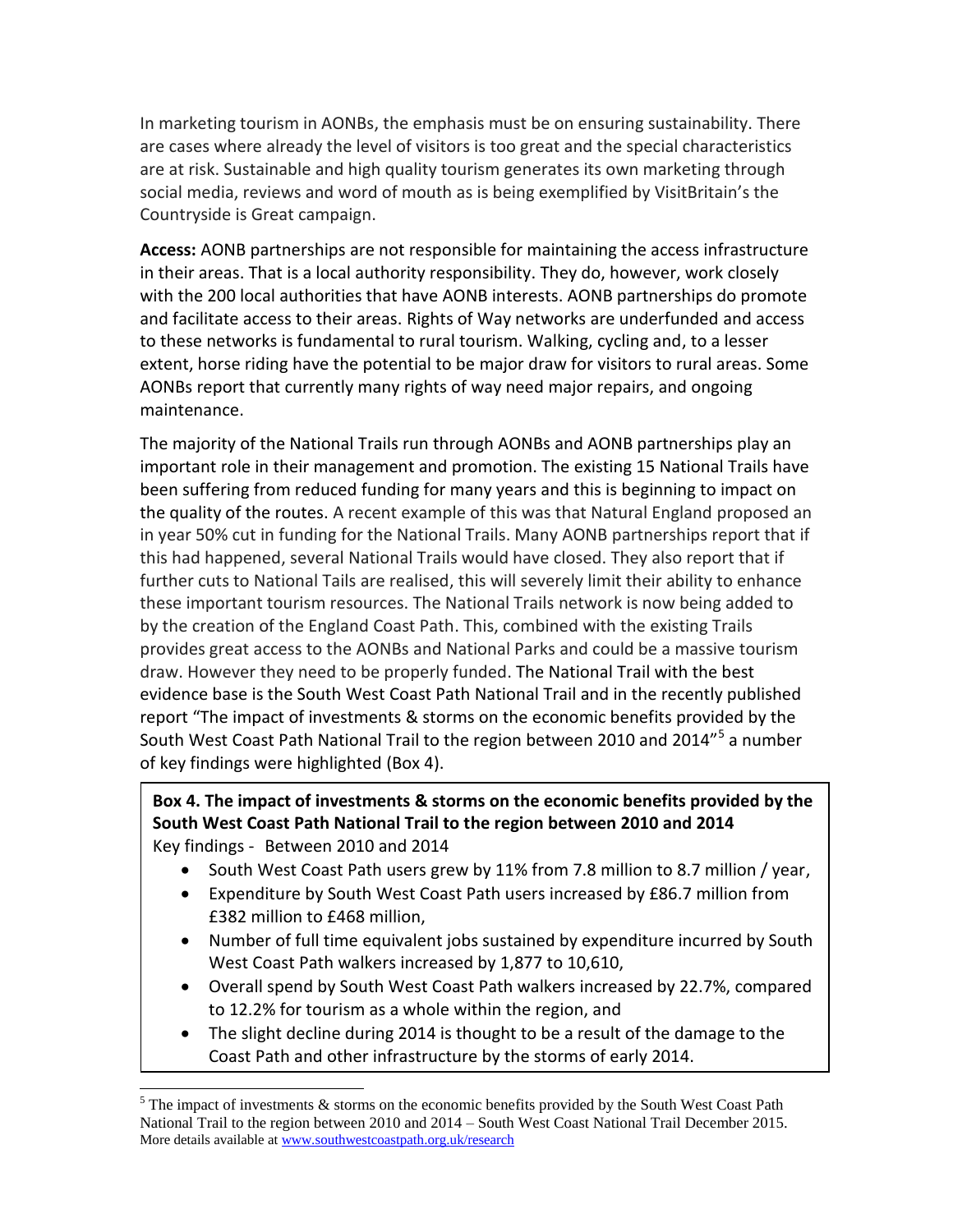The South West Coast Path passes through 6 AONBs and one National Park.

**Funding and fiscal policies:** The LEADER programme has been very effective in many AONBs in helping to support and encourage rural diversification. Examples include The Chilterns Conservation Board being the beneficiary of a Leader grant in the last two rounds and the related projects have had a lasting legacy, and Cranborne Chase AONB Partnership receiving a grant from LEADER to initiate Discover Nadder which resulted in the establishment of Discover Chalke Valley, Discover Cranborne Chase and Discover Wylye which in turn, led to the 'Enhancing the Visitor Economy of Cranborne Chase AONB' report $^6$ .

The NAAONB would like to see a continuation of this type of grant scheme which encourages rural diversification. However, this third LEADER round is felt to be overly bureaucratic by some AONB partnerships and has deterred many rural businesses from applying citing "the size of the grants does not justify the time input" as a reason. Other recent rural tourism grant schemes such as Defra's 'Grant for Championing Great British Food Tourism' are similarly very welcome in principle but the application process needs to be simplified.

The Local Enterprise Partnerships are a potential source of funding but the application process is not transparent and again, as experienced in the Chilterns, the LEPs have favoured major infrastructure projects and the Chilterns Conservation Board has struggled to generate interest in visitor economy projects.

For many years AONB partnerships have been able to offer Sustainable Development Funds. These have been modest in comparison to those available to the National Parks Authorities which receive around £200K a year. To provide perspective on relative funding, funding for the 34 AONBs (15% of England's land area) is just under £6 million in comparison to the 10 National Parks (around 9% of England's land area) which is just under £60 million. Nonetheless, these funds have been spent supporting sustainable rural tourism offers and the gearing of non-exchequer funding and the innovation shown have been impressive. In the past, the Regional Development Agencies were able to support revenue costs which played an important role developing sustainable tourism work. For example, the Forest of Bowland AONB Partnership used funding from their RDA to develop the Sustainable Bowland project<sup>7</sup> which has evolved into the Bowland Experience (Box 5).

Some AONB partnerships claim there are problems with the inconsistent, short term grant based approach. They suggest that this has happened throughout the years and continues through initiatives like Discover England Fund. The NAAONB feels that an

7

l <sup>6</sup> <http://www.ccwwdaonb.org.uk/publications/general-aonb-publications/>

[http://www.forestofbowland.com/files/uploads/pdfs/strategies/SUSTAINABLE\\_BOWLAND\\_final%20rep](http://www.forestofbowland.com/files/uploads/pdfs/strategies/SUSTAINABLE_BOWLAND_final%20report%20_.pdf) [ort%20\\_.pdf](http://www.forestofbowland.com/files/uploads/pdfs/strategies/SUSTAINABLE_BOWLAND_final%20report%20_.pdf)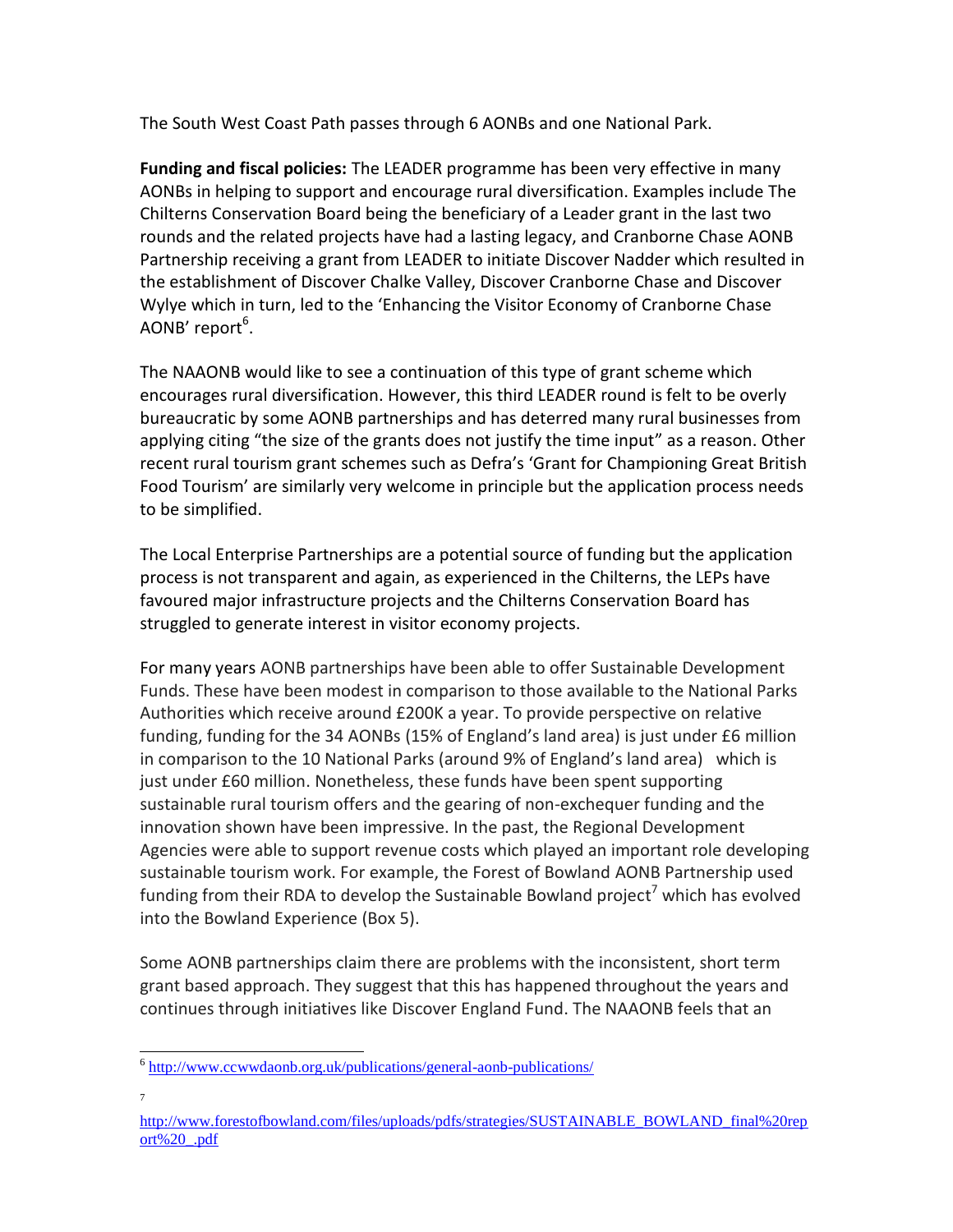approach should be adopted where sustainable rural tourism is a priority and consistent, predictable funding is made available. There is the potential to create enduring and positive partnerships, like AONB partnerships, involving Local Authorities, DMOs and landscape-based partnerships which would have the responsibility to manage the quality of the destination/the rural area and not just promote it to be exploited. We consider that this would achieve better more consistent outcomes.

#### **Box 5. Bowland Experience**

Bowland Experience Limited is a network that supports like-minded businesses to develop and promote the sustainable tourism opportunities within the Forest of Bowland. Its aims are

- To work collaboratively to ensure businesses in the area deliver social, economic and environmental benefit, while at the same time enhancing visitor experiences,
- To enable related businesses across the AONB to connect and share ideas and good practice, and
- To provide opportunities to develop and promote sustainable experiences, activities and products for visitors linked with the Forest of Bowland AONB brand.

Bowland Experience Limited (BEx for short!) has been formed as a commercial subsidiary of the charity, [Champion Bowland.](http://www.championbowland.org.uk/)

The company's directors are local tourism operators and it has been formed as a "Company Limited by Guarantee". This means that the members of the company, instead of owning shares, agree to guarantee its debts, limited to £1 per member. In every other respect it is just like any other limited company and has the same powers, rights and responsibilities. Any profits made by BEx will go to [Champion Bowland](http://www.championbowland.org.uk/) to support its charitable purposes.

AONBs should be regarded as integral elements of the country's economic infrastructure requiring improved investment. The developmental work the NAAONB and the AONB Family have been doing over the last 16 years has provided a platform and the skillset to develop a more progressive model of landscape management and engage better with new partners including business. This has clearly increased the level of non-exchequer funding available to deliver. However, a more proportionate, outcome-focused, distribution of funding from government across the designated landscapes is the only approach that will provide the necessary working capital to grow the potential of the AONB Family and transform its ability to generate income at the local level.

**Local environment and character:** People choose to visit AONBs because of their outstanding landscapes, natural and cultural heritage, and the opportunities they offer for outdoor recreation, quiet enjoyment, peace, tranquillity and active challenges. Each AONB is different and this individual distinctiveness is part of their appeal.